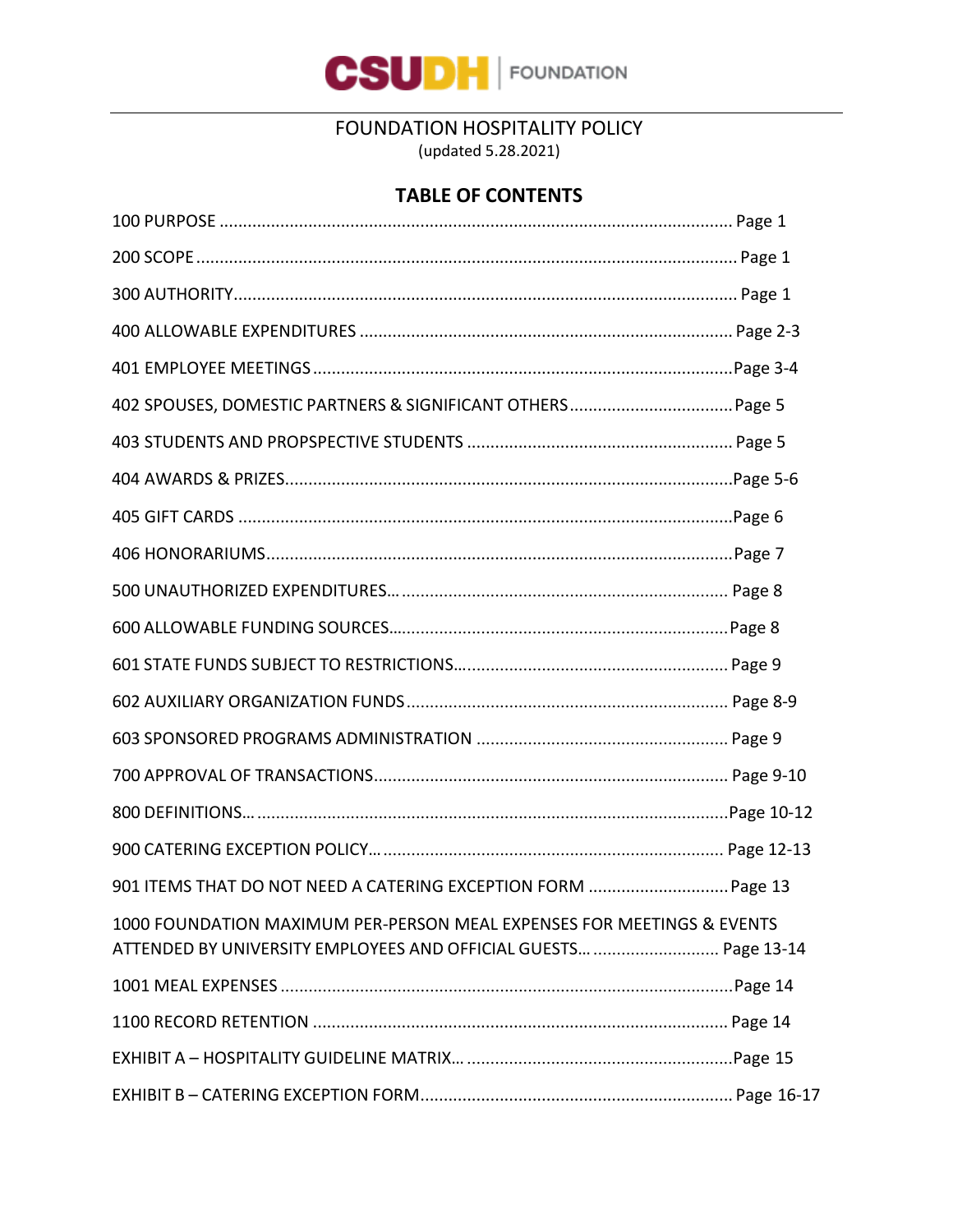#### **100 PURPOSE**

In accordance with California State University Hospitality Policy (ICSUAM 1301.00), California State University, Dominguez Hills Foundation ("Foundation") hospitality expenses that are necessary, reasonable in amount, appropriate to the occasion, and consistent with the mission and fiduciary responsibilities of California State University, Dominguez Hills ("University") for activities that promote the University to the public and in connection with official University business, are permissible, as defined by this Policy ("Policy)".

This Policy materially aligns with "University" policy and governs the manner and extent to which hospitality may be provided to employees, students, donors, guests, visitors, volunteers, and other individuals as part of a business meeting; recreational, sporting or entertainment event; or other occasion that promotes the mission of the University. The Policy also addresses employee moralebuilding functions and meals provided to prospective employees. Expenses incurred for meals while travelling on University or Foundation business (i.e., meals purchased by the individual travelling) are not hospitality and are governed by the University or Foundation travel policy. In instances when an individual acts as an official host while travelling on University or Foundation business, hospitality provisions governed by this Policy apply.

#### **200 SCOPE**

University's Hospitality Policy dated March 25, 2019 states "This Policy governs the appropriate use of state, auxiliary organization, sponsored program administration, private-purpose trust and agency funds unless legally exempted or otherwise restricted; i.e., documented fund agreements. University and its auxiliaries will comply with additional restrictions when established by funding sources". This Policy is in conformance with the Trustees of the California State University for campuses and auxiliaries, and per Education Code §42402 each auxiliary shall operate in conformance with the policy of the Board of Trustees and its campus. Foundation, in its endeavors to support the mission of the University and to align policies and procedures for best business practice, outlines in this Policy what are acceptable uses of auxiliary funds.

#### **300 AUTHORITY**

Authority for this Policy is pursuant to California Education Code sections 89044, 66600, 89030, and 89035, and Integrated CSU Administrative Manual (ICSUAM) 1301.00.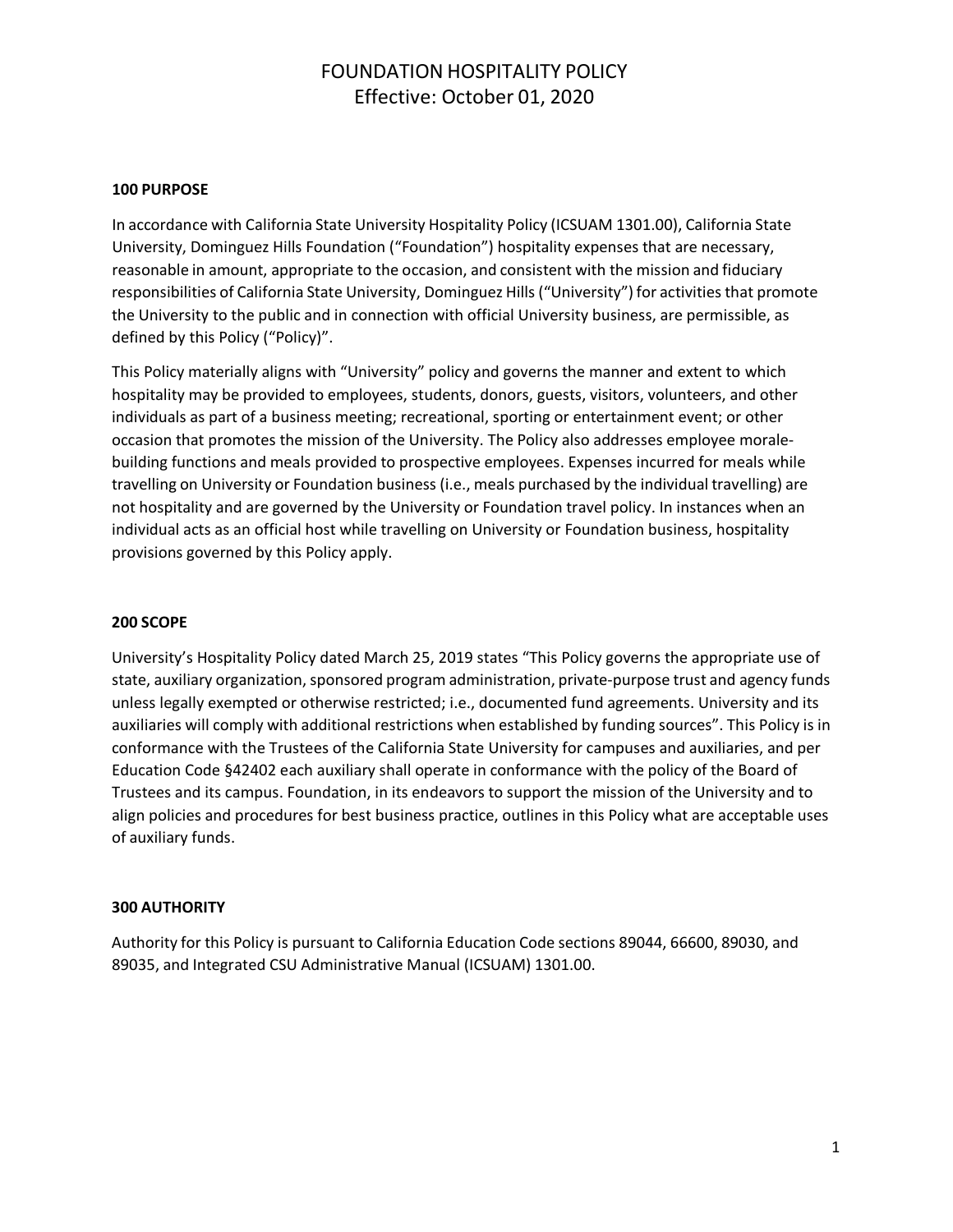#### **400 ALLOWABLE EXPENDITURES**

Hospitality expenses must be directly related to or associated with the active conduct of official University or Auxiliary business. When an employee acts as an official host, the occasion mustserve a clear University business purpose, with any personal benefit derived by the official host or other employees merely incidental to the purpose of the event. In addition, the expenditure of funds for hospitality should be cost effective and in accordance with the best use of public funds.

All hospitality expenses must be approved by the appropriate approving authority ("Approving Authority"). When using a Philanthropic Foundation account, expenditures over \$750.00 must receive Dean V.P, or Department Head approval. When determining whether a hospitality expense is appropriate, the approving authority must evaluate: the importance of the event, costs that will be incurred, benefit to be derivedfrom the expense, availability of funds, and any alternatives equally effective in accomplishing the desired objectives.

Following are examples of occasions when the provision of hospitality is permitted under this Policy (fund restrictions still apply)

• The University hosts or sponsors business meetings that further the instructional mission of the University and serve a clear business purpose;

• The University hosts official guests who have an interest that benefits the University;

• The University hosts receptions in conjunction with conferences, meetings of learned societies or professional organizations, student events such as commencement exercises, and events or meetings of other University related groups such as alumni associations;

• The University hosts or participates in community relations or fundraising events to promote the university, enhance partnerships, recognize distinguished service, or cultivate donors;

• The University hosts events for the benefit of employee morale (e.g., staff appreciation day and the annual campus holiday celebration), employee recognition and length of service award presentation of at least five years of service (e.g., annual service awards).

Refer to Exhibit A – Hospitality Guideline Matrix for additional details.

#### **401 Employee Meetings**

Meals or light refreshments provided to employees may be permitted under certain circumstances if theexpenses occur infrequently and are reasonable and appropriate to the business purpose. Meals or lightrefreshments provided to employeessolely for their convenience, and not for the purpose of conducting University/Foundation business are considered taxable income by the IRS and are therefore notpermitted under this Policy.

- Meals or light refreshments should be limited to no more than twelve times per year, per group
- Meals or light refreshments provided to a group should be counted on an event basis, e.g., a two-day meeting should be counted as one event in determining compliance with these guidelines

Meals or light refreshments provided in the course of a business meeting must be modest and reasonably priced. Where meals are involved, they must be necessary and integral part of the business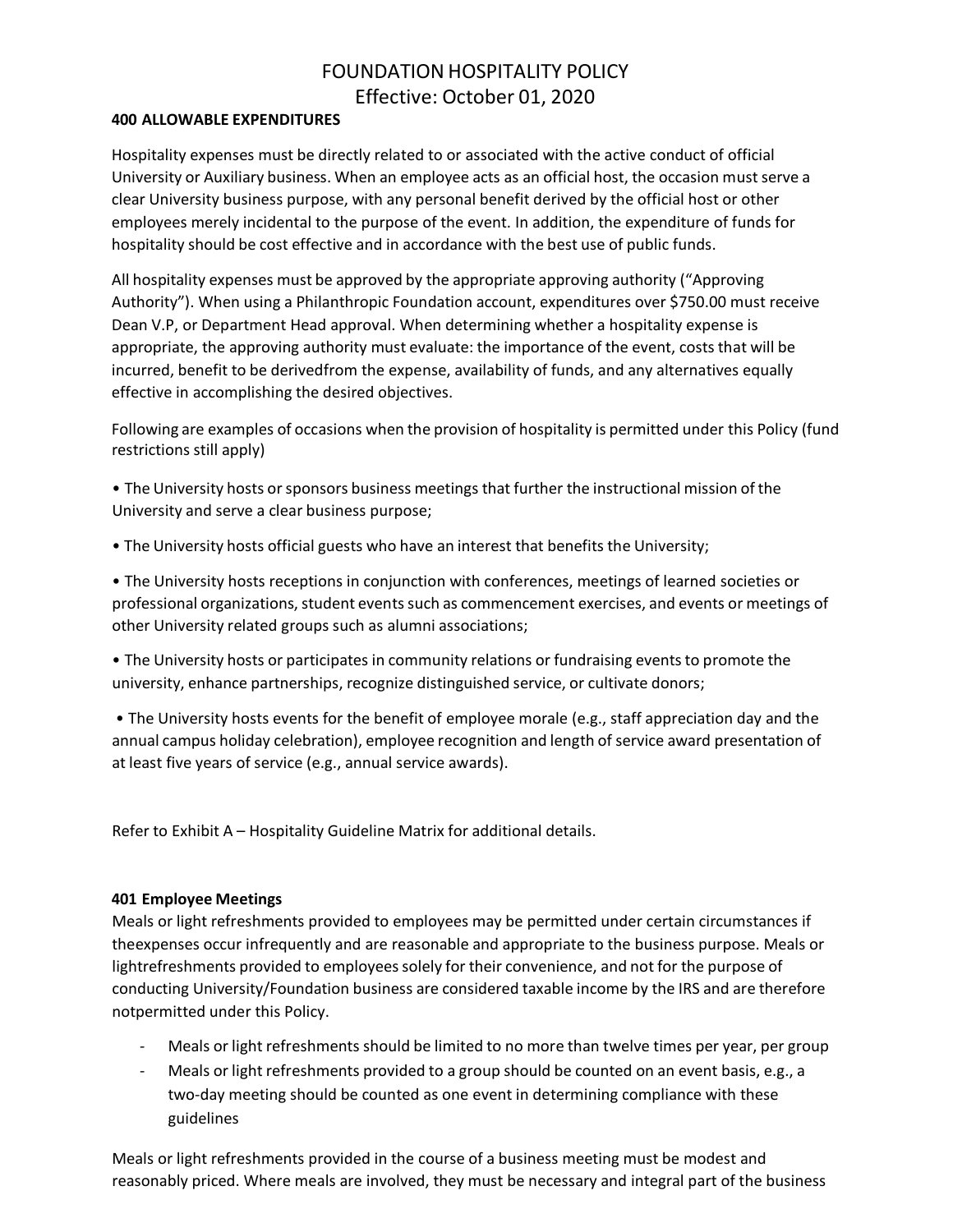meeting, and not a matter of personal convenience, e.g., the cost of meals for employeesfrom the same work location are allowable if a working lunch is included as part of a scheduled meeting.

When a meeting takes place over an extended period of time and the agenda includes a working meal, there may be justification that the meal is integral to the business function, examples include:

- A meeting where there is a scheduled speaker during the meal period
- A meeting where the participants work through the meal period
- Circumstances where it would be too time-consuming or disruptive for participants to take a meal break away from the meeting location

## Maximum Per-Person Expenses for Employee Meals

The Foundation Chief Financial Officer is required to establish maximum per-person expenses allowable for hospitality meals and light refreshments provided during meetings and events to employees and official guests. Maximum per-person expenses include the total cost of food, beverages, labor, sales tax, delivery fees, tips or other service fees. Tips and gratuities generally may not exceed 20% of the total bill. The maximum allowable expenses shall be reviewed and documented periodically by Foundation's Chief Financial Officer and communicated to University constituents. Maximum per-person expenses allowable during meetings and events effective October 01, 2020 are provided as Addendum A to this Policy and shall remain in effect until the Foundation Chief Financial Officer indicates otherwise. On a case-by-case basis, when there is a compelling rationale to do so, hospitality expenditures exceeding the maximum-per person amount may be permitted. Documentation of a compelling rationale to approve an exception to the maximum per-person amount must be documented by attaching a memo or other form of approval that has been signed by the respective Vice President or Designee and the University Chief Financial Officer, to the expense.

Specifically, employee business meals or entertainment expenses must conform to Internal Revenue Service ("IRS") regulations; no employee business meal or entertainment expenditure that is considered taxable income under IRS regulations will be reimbursed or paid. An employer's reimbursement of an employee business meal or entertainment expense may be considered taxable income to an employee if:

- The activity is not directly related to the employee's job
- The expense is lavish or extravagant under the circumstances
- The expense is not substantiated with supporting documentation
- Supporting documentation must include an itemized receipt

#### **402 Spouses, Domestic Partners, Significant Others**

Hospitality provided to the spouse, domestic partner or significant other of an employee may be permitted when doing so serves a University business purpose such as ceremonial functions, fundraising events, alumni gatherings, athletic games, and community events. Such an individual's presence is considered to serve a University business purpose if he or she has a significantrole in the proceedings or makes an important contribution to the success of the event. An agenda, invitation or similar documentation should be included with the hospitality authorization form and payment record.

#### **403 Students and Prospective Students**

Hospitality provided to students and prospective students may be permitted when it furthers the educational mission of the campus. Permissible activities during which hospitality may be provided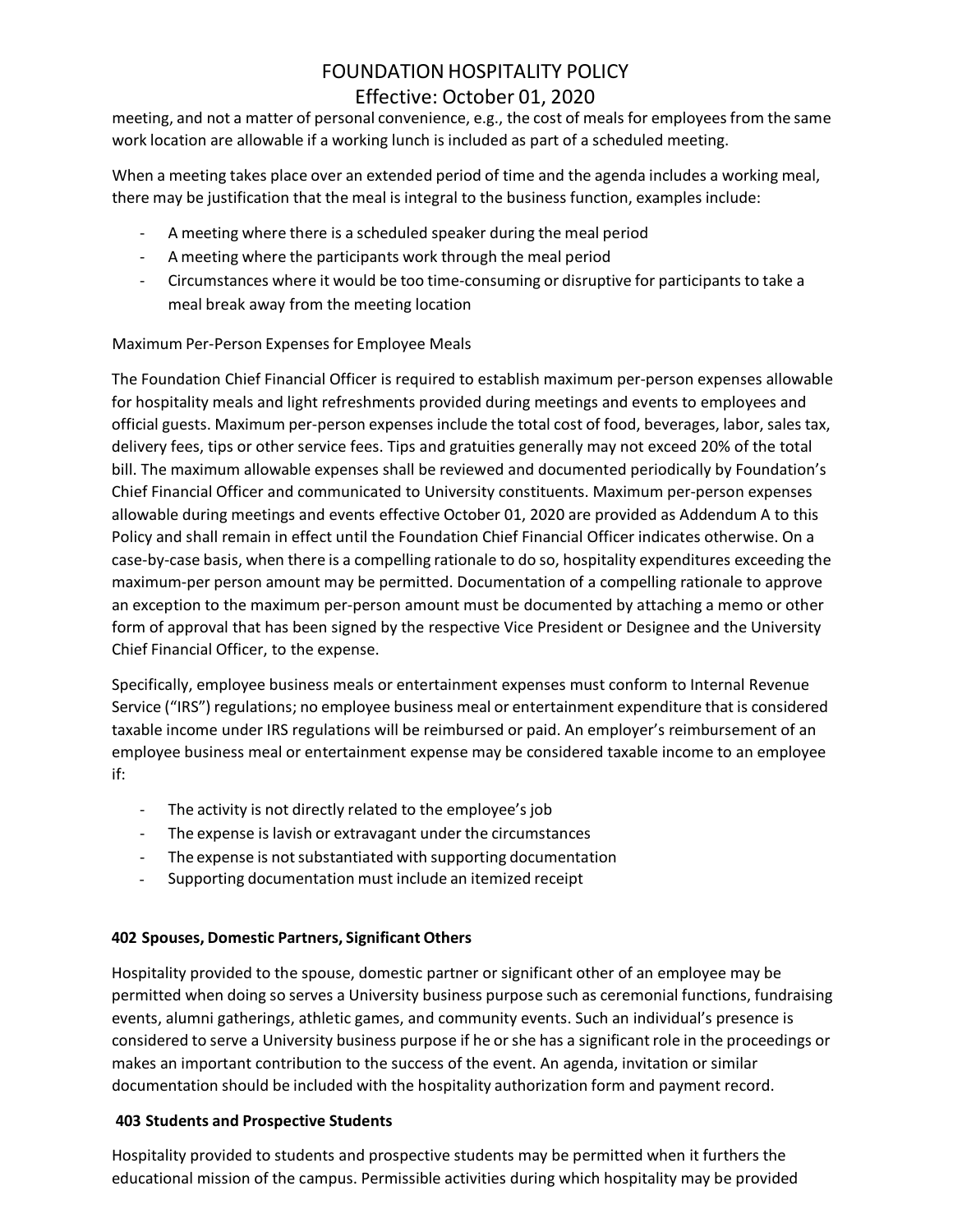include recruitment efforts, student programs, student organization events, student recognition events, fundraising and other community events, and commencement. Hospitality provided to student athletes and recruits must be in accordance with the rules of the intercollegiate athletic association's national governing board; e.g., National Collegiate Athletic Association.

#### **404 Awards and Prizes**

#### Employee Awards & Prizes

Awards and prizes provided to employees in conjunction with University-wide events for exceptional contributions and superior accomplishments and for length of service of five years or longer are permissible, as are awards and prizes provided to employees participating in University-wide morale building events and appreciation activities that serve a business purpose such as the annual staff appreciation day.

Awards and prizes should be infrequent and conservative in value. Cash and cash equivalent awards provided to University employees in conjunction with a University-wide event using State funds may not exceed \$50. This is not applicable to Foundation accounts being used. Foundation and the University recognize that individuals may not have accounts with both entities. Awards and Prizes are subject to specific fund restrictions and availability of funds, non-State Foundation and Foundation funds may be used to provide cash and cash equivalent awards and prizes above \$50 to students, University employees, and Auxiliary employees for exceptional contributions and for other University business purposes in conjunction with a University-wide event or activity. Cash and cash equivalent awards and prizes, including gift cards, gift certificates, and meal vouchers with a specific dollar value provided to employees are always reportable as wages, no matter how small the value. A non-cash award or prize may have a taxable consequence to an employee if it does not meet the IRS definition of de minimis (less than \$100 and infrequent). Non-cash awards given to employees using State funds may not exceed \$100 per award/prize. Subject to specific fund restrictions and availability of funds, non-State funds may be used to provide non-cash awards and prizes above \$100 to University & Auxiliary employees and students for exceptional contributions and for other University business purposes in conjunction with a University-wide event or activity. If Foundation funds are used it is the responsibility of the department conferring the award or prize to notify Payroll of cash and cash equivalent awards given to employees, as well as non-cash awards or prizes that do not meet the IRS definition of de minimis. Furthermore, departments are required to complete the Foundation Employee Gift & Award Reporting Form for cash & cash equivalent awards and for non-cash awards, and submit them to Foundation Payroll for processing. The Payroll department will enter the employees' SSN information on these forms.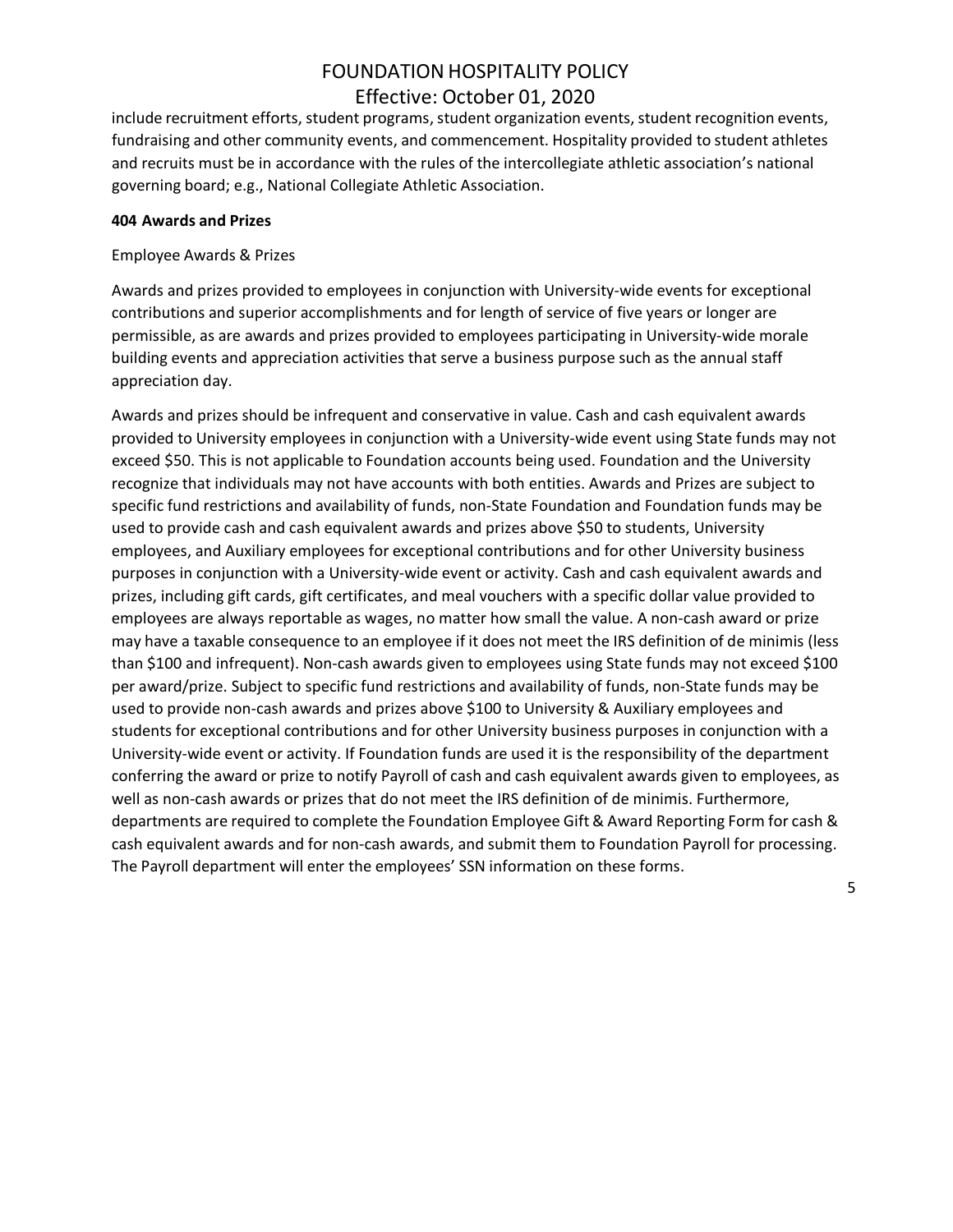### Student Awards & Prizes

Awards honoring student excellence are permissible. In addition, providing awards and prizes to students via University events and activities that serve a business purpose, such as via the University Athletics Toro Rewards program is allowed, as is providing meal vouchers to students via the Toro Food Pantry (subject to Financial Aid reporting). Cash and cash equivalent awards and prizes provided to students, including gift cards, gift certificates, and meal vouchers with a designated dollar value are always reportable to the Financial Aid office, no matter how small the value. Cash and cash equivalent awards provided to students using State funds may not exceed \$50. Subject to specific fund restrictions and availability of funds, Foundation funds may be used to provide cash and cash equivalent awards and prizes above \$50 to students. It is the responsibility of the department conferring theaward or prize to notify the Financial Aid Office of cash and cash-equivalent awards and prizes provided to students, including the student identification number of award recipients. Departments also are responsible for reporting non-cash awards or prizes provided to students to Foundation Accounting Services staff, who are responsible for tracking the cumulative value of non-cash awards or prizes and notifying the IRS should the cumulative value of non-cash awards meet or exceeds \$600 during a calendar year, which Foundation is required to report as income to the recipient. Non-cash awards given to students using State funds may not exceed \$100 per award/prize. Subject to specific fund restrictions and availability of funds, non-State funds may be used to provide non-cash awards and prizes above \$100 to University students for exceptional contributions and for other University business purposes in conjunction with a University-wide event or activity.

#### **405 Gift Cards**

Subject to IRS tax laws and Financial Aid reporting (for students), gift cards are permissible only for the following:

- Incentives to students to participate in a non-researched (grant) funded survey
- Incentives to anyone, including employees, to participate in a research funded survey or study, within the terms of the grant and the grant serves an instructional purpose (subject to IRS tax laws)
- Awards and recognition
- Incentives to participate in the Athletics Toro Rewards program
- Distribution of Campus Food Pantry meal vouchers
- As the result of an opportunity drawing related to a University business activity

Approvals – All gift card purchases or other cash equivalent awards or prizes must be approved by a VP, Dean, Division Head. Grant expenditures require a Post-Award analyst's approval. Per item gift card expenses at \$500 and above must be approved by the Foundation CFO. All gift card total requests of \$5000 or more must be approved by the Foundation Executive Director.

Once approval is obtained and cash equivalent items have been purchased, the receipt or vendor invoice for P-card or direct purchases must be submitted to Foundation Accounts Payable along with all other required documentation.

Additionally, departments must hold gift cards, gift certificates, meal vouchers and non-cash awards and prizes in a secured location such as a locked cabinet or safe, per ICSUAM 6330.00. See University policy on Cash and Cash Equivalent Security for additional detail.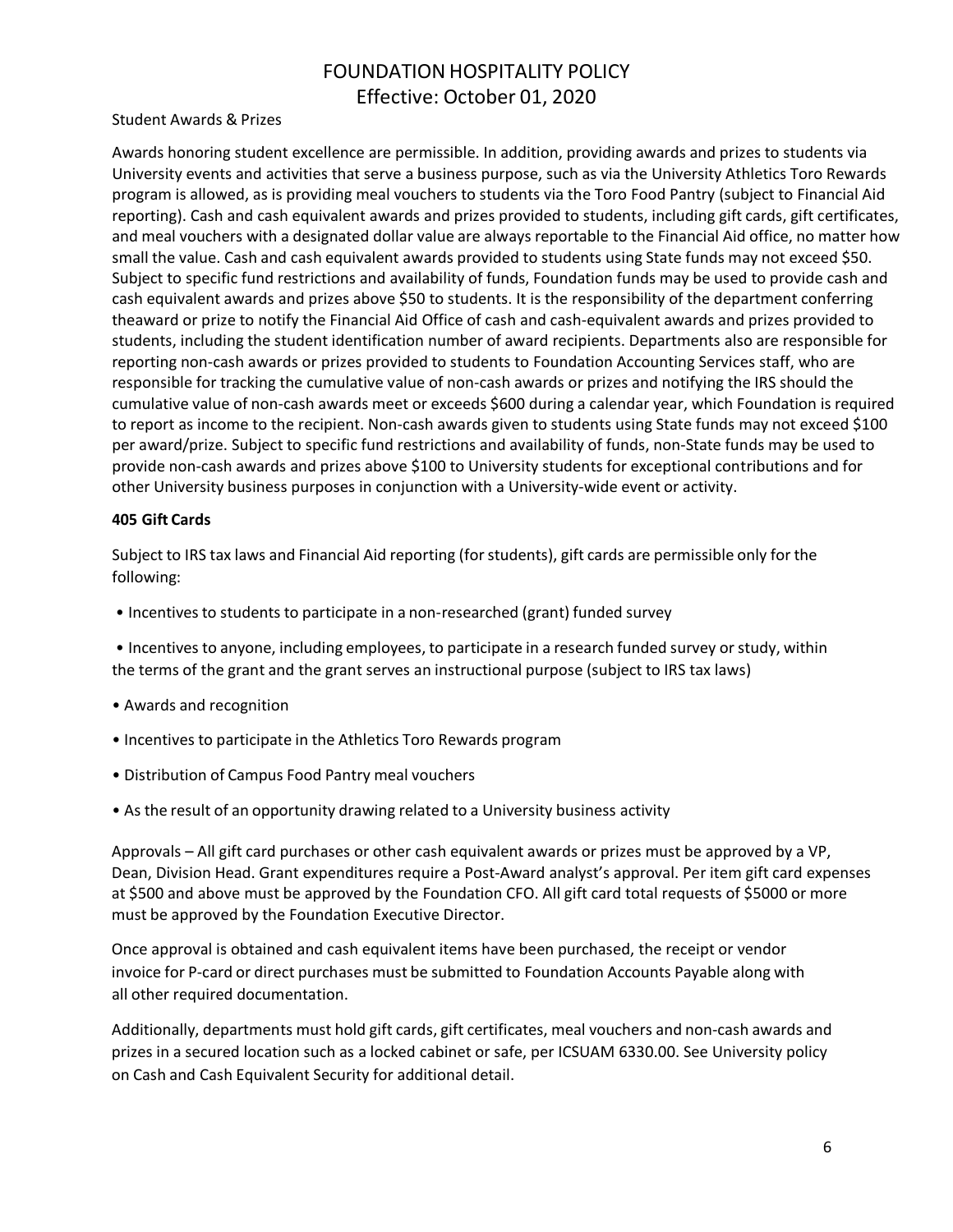### **406 Honorariums**

An honorarium payment is a gratuitous payment to a lecturer or a professional person outside the University community (not a University faculty or staff member) as an expression of thanks. It is taxableincome and is reportable to the Internal Revenue Service if the sum of annual payment(s) to the vendoris \$600 or more annually.

- A payment is not treated as honorarium if the payment is for specified services rendered by an independent consultant, University student, employee, or vendor.
- Cash Equivalent Gift Cards are NOT Allowed for honorariums.
- All vendors doingbusiness with the Foundation must provide a completed and signed Vendor Data Record form to Accounts Payable.

When submitting a request to Foundation for an honorarium payment, the request must be accompanied by:

- A flyer or a memo describing the event
- Check Request stating the amount and reason of the Honorarium
- Vendor Data Record

### **Honoraria for Foreign Individuals**

In addition to the above honorarium requirements, nonresident aliens doing business with the Foundation are required to provide a completed and signed Form W-8 or Form 8233 along with evidence of immigration status.

Departments must obtain the following from the individual, as this will be required before the vendor isset up in the system and payment is issued:

- Copy of I-94 Departure Card (official documentation of immigration status)
- Copy of Identification page of the passport
- Form W-8BEN or Form 8233

Depending on the type of payment, all payments made to or on behalf of a nonresident alien or foreignentity are generally subject to income tax withholding unless specifically exempted, either by U.S. tax law or an income tax treaty. Generally, payments not exempt from withholding, are subject to 30% federal income tax withholding, in accordance with Internal Revenue Service (IRS) regulations. To claiman exemption from tax withholding under an income tax treaty, the payee must submit the appropriateexemption request form.

#### **500 UNAUTHORIZED EXPENDITURES**

#### Personal Benefit

Hospitality expenses that are of a personal nature and not related to the active conduct of official University business are not permitted using State funds and will not be paid or reimbursed by the University. Some of the items listed below may be permitted by Foundation. Please refer to Exhibit A, HospitalityGuideline Matrix. The California gift of public funds doctrine set forth in the California Constitution, article XVI §6, prohibits the giving or lending of public [state] funds to any person or entity, public or private, unless there is a public purpose. Examples of personal events and activities include, but are notlimited to, birthdays, weddings, anniversaries, baby showers, memorial services, bereavement, retirement parties, farewell gatherings and get-well expenses. Additionally, providing a gift card, gift basket, flowers or other cash equivalent or non-cash gift as a thank you to consultant,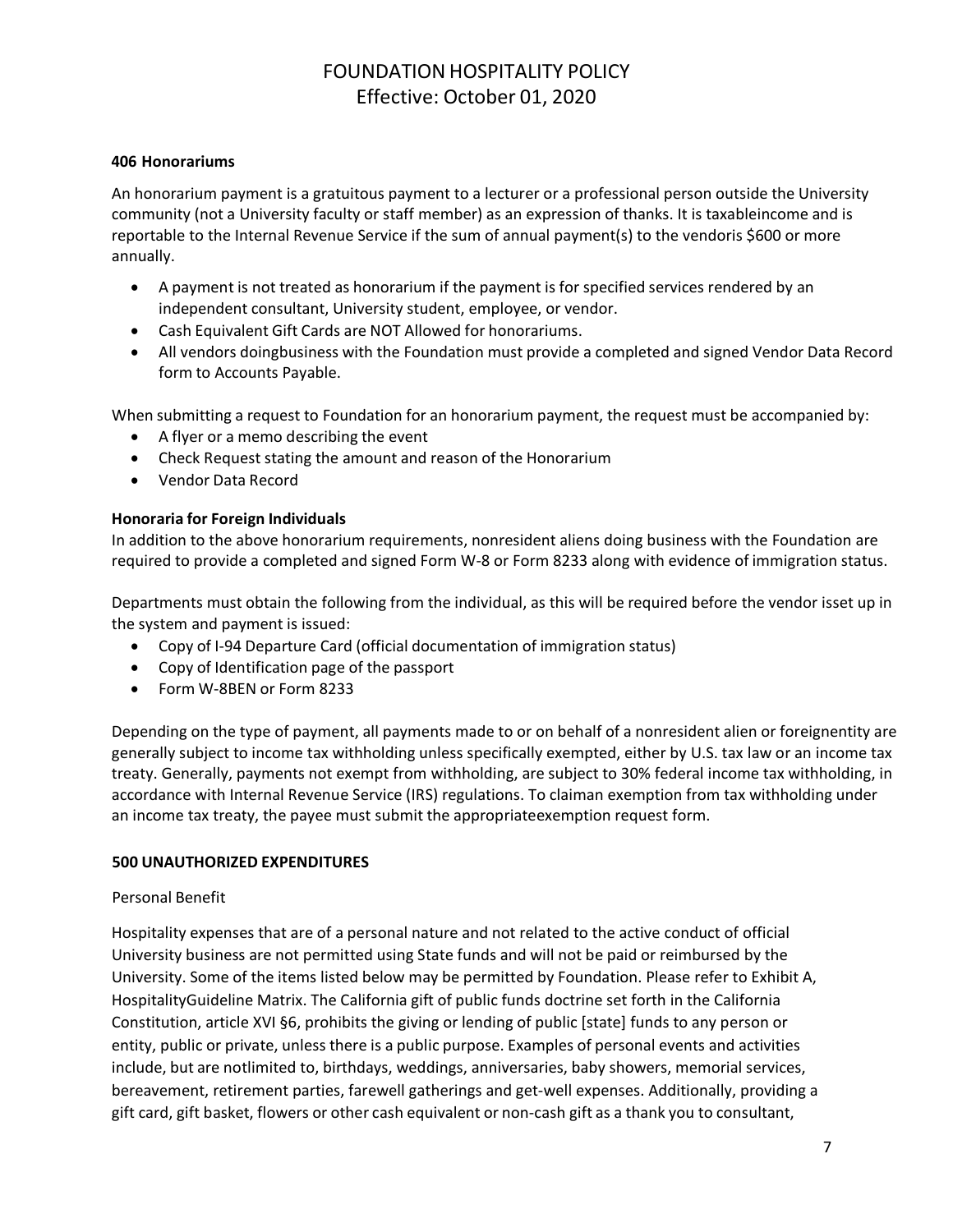guest speaker, or employee at another campus is not permitted. Unauthorized expenditures also include those not in compliance with the University hospitality policy as provided herein.

### **600 ALLOWABLE FUNDING SOURCES**

Hospitality expenses may be paid from various fund sources, subject to the restrictions outlined below:

## **601 State and Foundation Funds Subject to restrictions defined by this Policy. State and Foundation Funds may be used for the following:**

• Employee recognition and official presentations in conjunction with University-wide events for exceptional contributions, or length of service awards for five years of service or longer.

• Awards and prizes to employees for exceptional contributions, to students for excellence, and individuals to participate in a research funded survey or study.

• Official employee morale-building and appreciation activities that serve a business purpose. While State Funds may be used for awards and prizes subject to the limitations outlined in this Policy, departments are encouraged to first consider use of non-State Funds. State Funds may not be used for:

• Expenditures prohibited by applicable laws, regulations, or agreementsincluding the California Budget Act.

• Food and beverages or entertainment services that serve a business purpose.

• Alcoholic beverages, memberships in social organizations, and tobacco products may be permissible with Foundation funds subject to policies and fund directives. Tobacco products are only allowed for Grants and Contracts tobacco research. Furthermore, Hospitality expenses will not be paid or reimbursed for membership in social organizations, activities or entertainment services that discriminate based on race, color, religion, national origin, ancestry, age, gender, sexual orientation, marital status, veteran status, or disability.

## **602 Auxiliary Organization Funds**

Hospitality expenses are allowable using Foundation funds provided the expense serves a bona fide business purpose. Auxiliary organization funds may be used to pay for alcoholic beverages, formal awards and service recognition, entertainment services, gifts, membership in social organizations and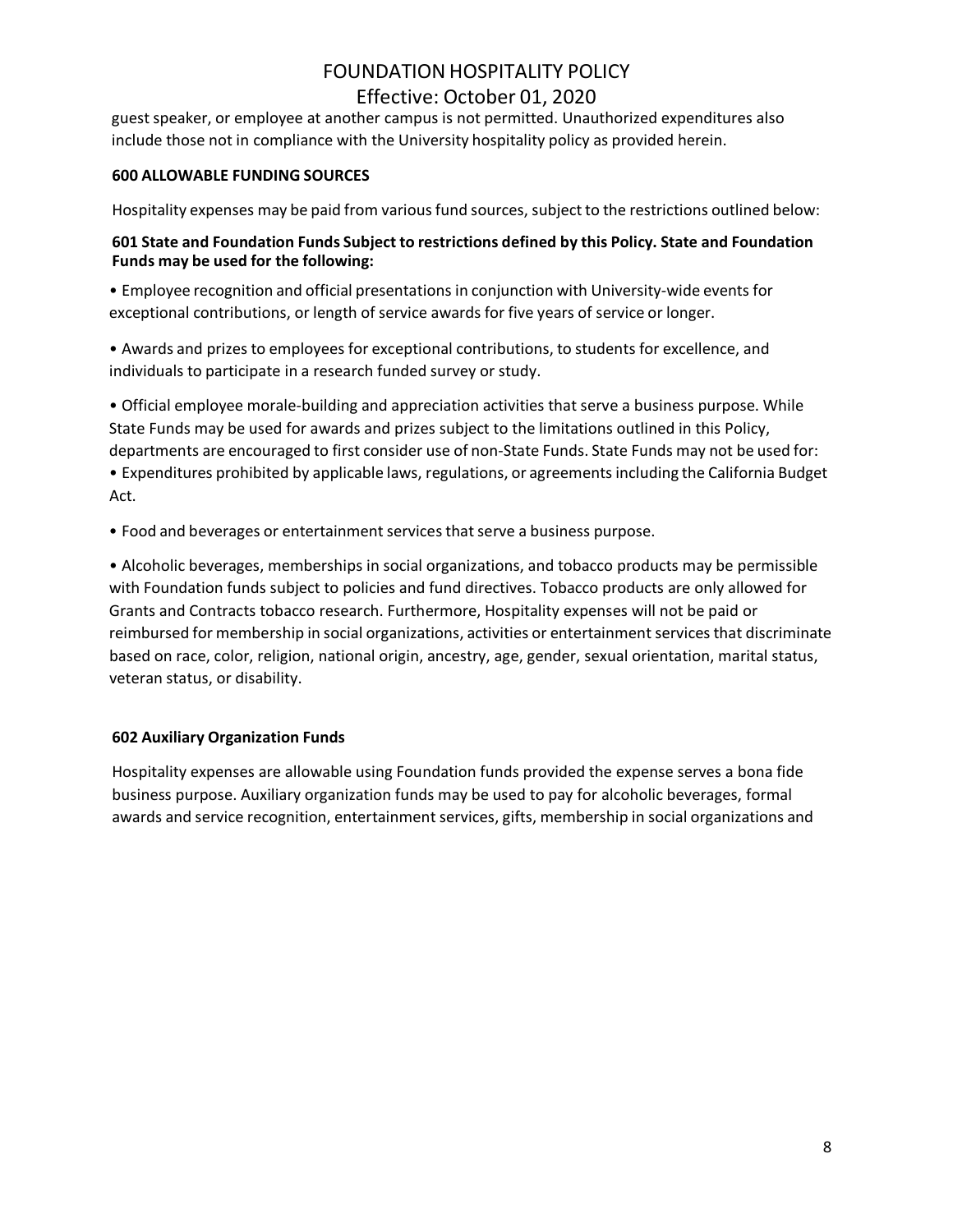promotional items to the extent these purchases are not restricted by other applicable laws, regulations, or funding source agreements.

Gifts are items of value given or bestowed upon an individual, group, or entity with the expectation of a benefit accruing to the university including donor or volunteer recognition. Gifts also include get well or memorial floral or other arrangements made on behalf of the university in the event of a serious illness, injury or death of a university employee; an individual external to the university who had a close educational, community, business, or philanthropic relationship with the university; a student; or death of a member of an employee's immediate family. Memorial donations may be provided subject to funding source restrictions.

CSU hospitality policy permits approved alcohol expenses using Foundation funds(unlessthe specific fund source prohibits such purchases).

Alcohol purchase needs to be pre-approved by the Dean or VP of the department making the purchase. Alcohol and food purchases should be placed on separate checks. Tips and gratuities must not exceed 20% of the total bill for alcoholic beverage purchases. Justification on how the purchase furthers the University's mission must be provided.

Effective January 1, 2017, California AB 1887 prohibits state-funded travel to a state that authorizes discrimination based on sexual orientation, gender identity, and gender expression, voids or repeals existing state or local protections against such discrimination, or creates an exemption to antidiscrimination laws in order to permit such discrimination. AB 1887 identifies California State Universities as an entity covered by the law. Foundation does allow travel to states prohibited under this law as long as the funds being used were not derived from California state agencies. This item will be reviewed based on the funding source.

## **603 Sponsored Programs Administration**

Funds Federal or local government contract and grant funds may only be used to pay hospitality expenses specifically authorized in the contract or grant, or by agency policy. In the event of a conflict between agency and University policy, the stricter of the two policies shall apply. Federal Funds may not be used to purchase alcoholic beverages unless the expenditure is specifically research involving alcohol or tobacco products.

## **\* Please see Sponsored Program Accounts Hospitality Policy addendum at [https://www.csudh.edu/gsr/"](https://www.csudh.edu/gsr/)**

#### **700 APPROVAL OF TRANSACTIONS**

• All hospitality expenses must be approved by the appropriate Approving Authority.

• Individuals with approval authority may not approve their own hospitality expenses and individuals may not approve hospitality expenses of their supervisor. The exception to this is approval of the President's hospitality expenditures by the University Chief Financial Officer or equivalent.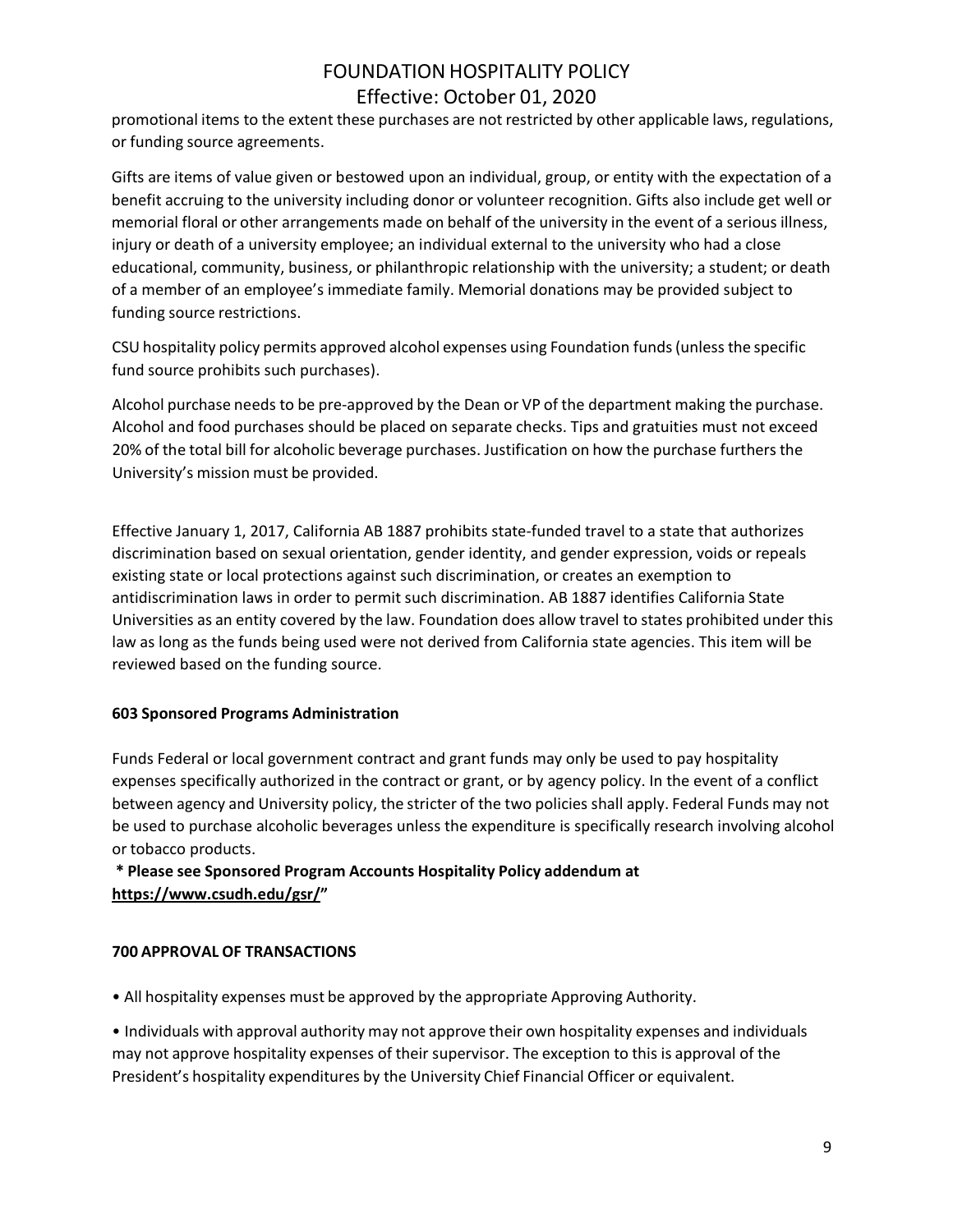• Written approval by both the respective Approving Authority and the Foundation Chief Financial Officer is required to purchase cash, gift cards or other cash equivalent awards or prizes with per item expenses \$500 or above.

• Approval by the respective Approving Authority is required for meals or light refreshments planned for employee-only meetings or events.

• Requests for payment or reimbursement for meals and light refreshments provided during meetings and events attended by official University guest(s) must include the name(s) and affiliation of meeting or event attendees and the business purpose benefiting the campus.

• Approval by the Foundation Executive Director or designee is required for recreational, sporting or entertainment event hospitality expenses.

• Approval by the Foundation Executive Director or designee isrequired for hospitality expensesfor a spouse or domestic partner of an employee.

### **800 DEFINITIONS**

Approving Authority – a person to whom authority has been assigned in writing (i.e. AVP, Dean, or designee, provided that designee is in a managerial position or above) to approve hospitality expenses.

Auxiliary Organization Funds – University auxiliary organizations are separate legal entities authorized via the Education Code to provide essential services to students and employees. Auxiliary organizations operate in association with campuses pursuant to special written agreements and are authorized to perform specific functions that contribute to the educational mission of the campus. These organizations are subject to applicable state and federal laws and regulations.

Catering is defined as foods that need preparation and are provided by DH Catering. These typically need a controlled environment from preparation to service that are under the guidelines of the LA County Health Department. This includes safety and sanitation, as well as holding temperatures throughout preparation and serving process both hot and cold food items.

All restaurants under contract with CSUDH Foundation Dining Services can be used as options for catering (i.e. Panda Exp., Green Olive, Subway, and Every Table as well as operations directly under Foundation oversight).

Catering Exception – event catering falls exclusively under the purview of Campus Dining. All catering completed by an entity other than Campus Dining shall be considered an exception and needs to be approved by stakeholders as instructed within this Policy.

De Minimis – Small in value relative to total compensation. There is no set dollar amount in the law for nominal prizes or awards. (The IRS gave advice at least once, in 2001 that a benefit of \$100 did not qualify as de minimis).

Designee - a person to whom signature authority has been delegated, by the original Approving Authority. A designee may not further designate authority without first notifying the original Approving Authority. Fiscal responsibility remains with original Approving Authority. Designees must be in managerial position or above.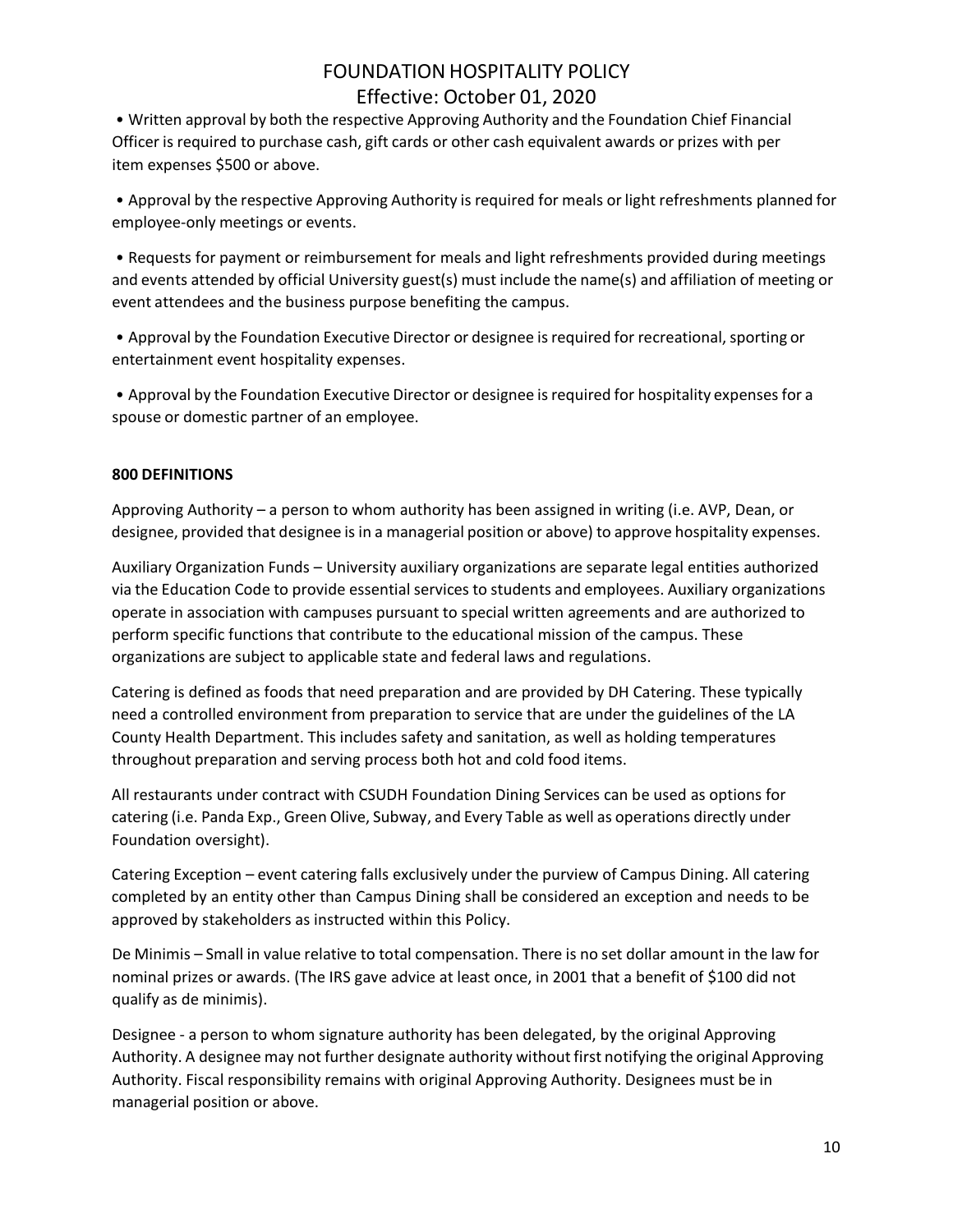Employee Meetings – meetings serving a University business purpose and generally administrative in nature, e.g., meetings of the Academic Senate, meetings of deans and directors, employee morale functions, extended formal training sessions, conferences, extended strategic planning sessions, and meetings of appointed workgroups and committees. An employee-only meeting or event is one at which no official guest is in attendance. Students invited by the official host and whose presence at the event is integral to the business purpose of the meeting or event, are considered official guests. Students attending a meeting or event in their role as student assistant employees, are employees, not official guests. Also, for hospitality purposes, University employees and employees of auxiliary organizations are not considered guests.

Fundraising Event – events conducted for the sole or primary purpose of raising charitable funds where participants make a charitable contribution and a purchase of fair market value of goods or services.

#### Hospitality – includes the following:

• Entertainment Services – Reasonable expenditures as part of an event including but not limited to equipment and venue rentals, décor, music, and performers.

• Food and Beverage – The provision of meals (catered or restaurant) or light refreshments.

• Light Refreshments – Includes non-alcoholic beverages, hors d'oeuvres or appetizers, pastries, and cookies.

• Awards and Prizes – something of value given or bestowed upon an individual, group, or entity in recognition of service to the University or achievement benefiting the University with the expectation of benefit accruing to the University, or for other occasions that serve a bona fide business purpose.

• Promotional Items – items that display the name, logo or other icon identifying the University such as a keychain, coffee mug, calendar, or clothing. When employees are required to wear clothing bearing the campus logo while working, e.g., during an event such as commencement, these expenses fall within regular business expense requirements and are not subject to the provisions of this Policy.

Social Organizations – university clubs, athletic clubs, civic organizations and other organizations that provide a venue for members to host events or serve as a means for promoting goodwill in the community. Memberships in business leagues, chambers of commerce, trade associations and professional organizations are considered regular business expenses and are not governed by this Policy.

Official Host – A University employee who is responsible for hosting guests at a meeting, conference, reception, activity, or other University business event.

Official Guest – a person invited by an official host to attend a University meeting, conference, reception, activity or event. Examples of official guests include employees visiting from another work location, donors, candidates for University faculty, staff or administrative positions, students, volunteers, members of the community, or media representatives. Students attending a meeting or event in their role as student assistant employees are not official guests under this Policy.

Private-Purpose Trust and Agency Funds - Trust or agency funds held by the University in a trustee or custodial capacity (assets equal liabilities) on behalf of third parties and subject to applicable laws and the written agreements applicable to the funds with regard to any hospitality expenditures.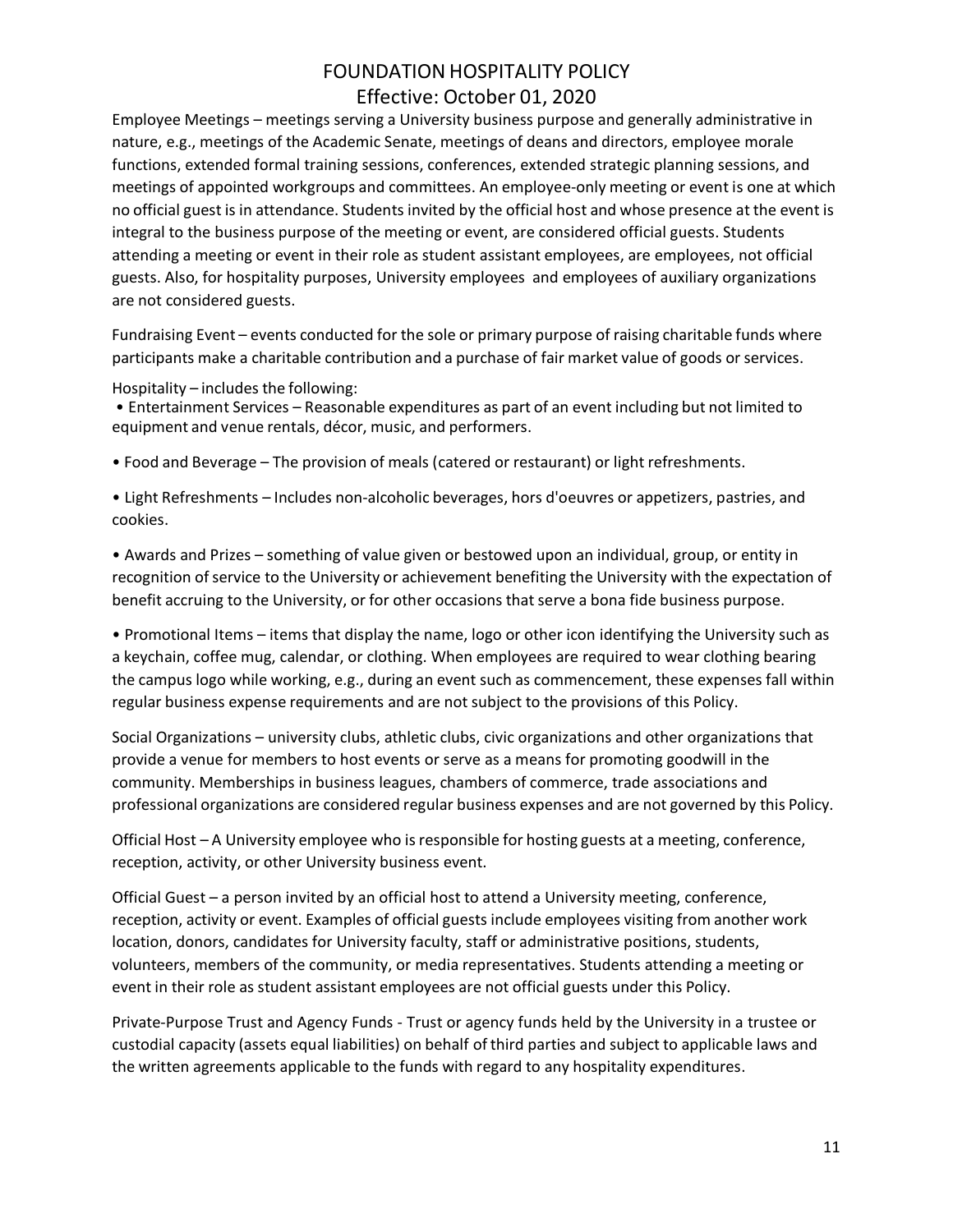Public Purpose – Business purpose consistent with the mission and fiduciary responsibilities of the University.

Sponsored Program Administration Funds – Grants and contracts from federal, state, local government, and private sources.

Sponsorship – Contribution to the cost of an event in return for advertising or promoting the University. This includes the cost of purchasing a table at external events.

State Funds – Monies appropriated by the legislature, either as part of the budget process or continuously appropriated (e.g., tuition and fees) and all other funds within Fund 0948 are considered State funds under this Policy. This includes, but is not limited to, State University Parking Revenue Fund, State University [Health] Facilities Revenue Fund, State University Continuing Education Revenue Fund, CSU Dormitory Revenue Fund, Lottery and Miscellaneous Trust Funds subject to restrictions established for the fund.

Student Organizations – As defined by Executive Order 1068, Student Activities, "Formal Chartering and Recognition Policies." Work Location – The campus where the individual is employed.

## **900 Catering Exception Policy**

Services provides a variety of 11 dining services on campus; 4 franchises and 7 self-operated locations. A portion of revenue earned by Foundation is distributed back to the University to support the University's mission. Operating under the direction and responsibility of the Foundation, Campus Dining Services (including all Retail Dining/Food Operations) and DH Catering have exclusive rights to provide all food services on campus. The Foundation is recognized by the Los Angeles County Health Department as the only authorized and permitted food service provider for the campus. In addition, the Foundation holds the only campus Alcohol Beverage License issued by the State of California. Any catering activities held on campus must be provided by Campus Dining Services and DH Catering. Any food or beverage purchases that are not directly related to off-campus entertainment requires a Catering Exception. Any event or program that takes place on campus and does not use Foundation dining services for catering requires the Catering Exception. Exemption from using Campus Dining Services or DH Catering may be considered for campus events held outside the Loker Student Union through submittal of Foundation's Catering Exception Form. A Catering Exception Form is available Foundation's main office (WH360), Campus Dining offices or online. All Catering Exceptions must be reviewed and approved by the Director of Commercial Services or designee. Adherence to this Policy shows the campus' commitment to the Catering Services are available 7 days a week based on reservation bookings. Please plan a minimum of 1 work week in advance when ordering catering. Please reserve room first prior to making catering arrangements. Room reservations can be made with Loker Student Union Reservations. Exclusivity rights on campus must allow DH Catering first right of refusal to maintain quality and consistency as well from a marketing perspective. Catering that is allowed from another source should indicate at the event where the food originated. Any food item that isn't provided and sold by Campus Dining, DH Catering, Vendor Restaurants located on campus (i.e. Subway, Everytable, Panda Express, Green Olive, Toro Fresh, 1910 Café, DH Sports, Toro Fresh, Union Grind, Booked & Brewed, Grab n Go's and food items sold in our University Bookstore) and are not defined as "packaged foods" or does not fall under the definition for "potluck'", require a Catering Exception Form. Catering Exception forms are not needed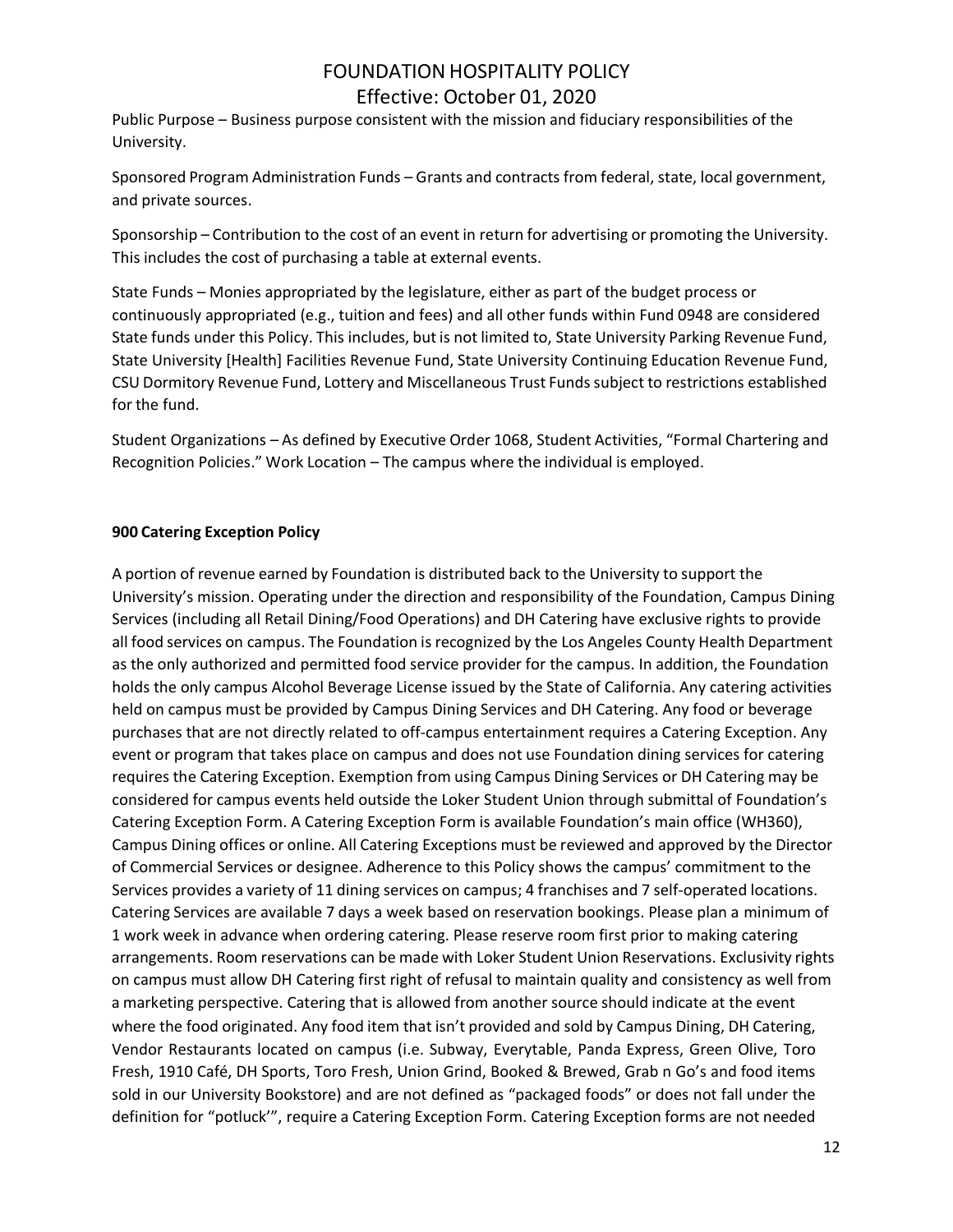for Potlucks or PackagedFoods.

Exterior catering companies – These can only be used after an exemption is granted by Dining Services. Part of granting the exemption is to review the application to ensure the food vendor the department wishes to use is a recognized and licensed food vendor and follows Los Angeles County guidelines.

### **901 ITEMS THAT DO NOT NEED A CATERING EXCEPTION FORM**

### **Potlucks**

Attendees of the "potluck" provide prepared food and beverages to be shared with other attendees. The individuals who provide food or beverages at "potlucks" are solely responsible for the safety of the food, its storage and serving, and any illnesses or injuries that may arise from consuming the food. Potlucks are NOT a University or Foundation function. Foundation or University funds cannot be used to provide food for a potluck event.

## Packaged Foods

Food packaging is packaging for food and sold by reputable stores. A **package** provides protection, tampering resistance, and special physical, chemical, or biological needs. It may bear a nutrition facts label and other information about **food** being offered for sale. These items still must comply with manufacturing and health department requirements for temperature holding.

## **1000 Foundation Maximum Per-Person Meal Expensesfor Meetings & Events Attended by University Employees and Official Guests**

Food and beverages provided to employees may be permitted when doing so serves a University business purpose and if the expenses occur infrequently, are reasonable and modestly priced, and appropriate to the business purpose. Providing meals or light refreshments in support of a University business purpose must be limited to no more than twelve times per year, per group or department. Refer to the University Hospitality Policy for additional requirements.

Aligning with the University's Hospitality Policy, effective October 01, 2020 the following are approved Foundation and University maximum per-person meal and light refreshment expenses that may be incurred during meetings and events attended by University or Foundation employees and official University or Foundation guests:

| Meal Type          | Maximum Per-Person |
|--------------------|--------------------|
| <b>Breakfast</b>   | \$30               |
| Lunch              | \$35               |
| Dinner             | \$60               |
| Light Refreshments | \$20               |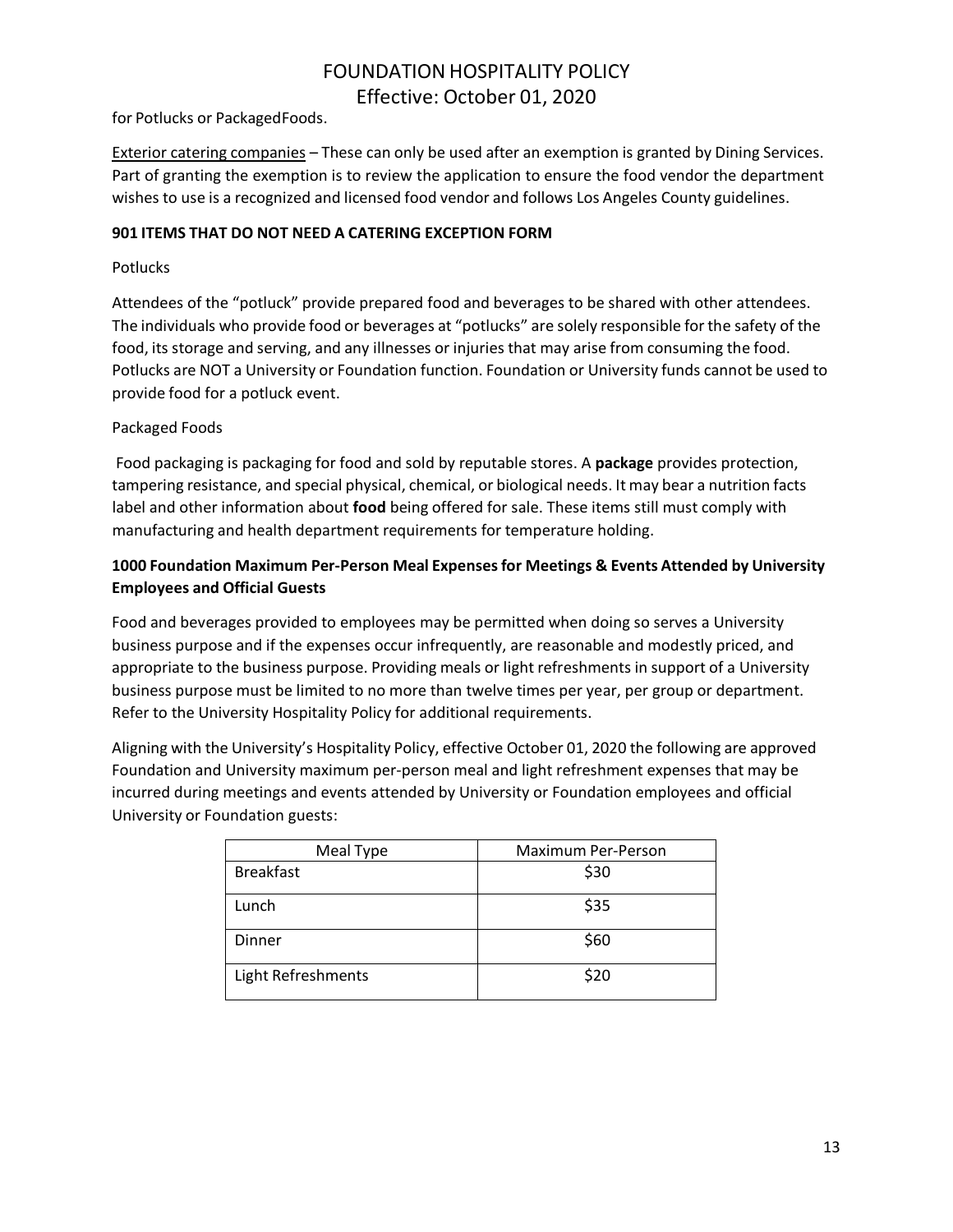Maximum per person expenses include the total cost of food, beverages, labor, sales tax, delivery fees, tips or other service fees. Tips and gratuities generally may not exceed 20% of the total bill. The maximum allowable amounts shall be reviewed and documented periodically by the Chief Financial Officer and communicated to University constituents.

The maximum per-person rates allowable during meetings and events effective shall remain in effect until the Foundation Chief Financial Officer determines otherwise.

#### **1001 Meal Expenses**

### A. Business-Related Meals

When it is necessary for employees to conduct official University or Foundation business during a meal, they may be reimbursed if substantiated by an itemized receipt and an approved Payment Request Form.Business related meals cannot be claimed on a Travel Expense Form or paid to the employee as per diem.

## B. Meals at Conferences, Workshops, or Meetings

Where a registration or other fee for a convention, conference or workshop includes meals, the employee's travel claim should not include reimbursement for meal expenses provided by the event or included with registration fees. In the event the employee must forgo the provided meal for health reasons, a receipt must be submitted for the meal that is purchased in lieu of the provided meal. A justification for the expense must accompany the claim. Total daily meal reimbursement cannot exceed approved CSU caps.

### C. Meals While Traveling

Meals and incidentals expenses incurred during travel to conduct official University or Foundation business are reimbursable based on actual amountsincurred, subject to the daily maximum meals and incidentals reimbursement cap set forth in Appendix D to the CSU Travel Procedures and Regulations. The reimbursement cap should not be treated as a per diem allowance. Only actual expenses incurred and substantiated are reimbursable.

If the traveler is unable to provide a required receipt, he/she must include a statement with the Travel Claim explaining why a receipt is not available. If the travel begins at 7 a.m. or earlier, a breakfast may be claimed; if the travel begins at 11 a.m. or earlier, a lunch may be claimed; if the travel begins at 4 p.m. or before, a dinner may be claimed. On return, if the travel extends past 9 a.m., a breakfast may be claimed; if the travel extends past 2 p.m., a lunch may be claimed; if the travel extends past 6 p.m., a dinner may be claimed.

## **1100 Record Retention**

In accordance with CSU record retention policies accounts payable records for Hospitality expenses will be retained for four (4) years from the end of the fiscal year of the record item. Any taxable item records will be retained for six (6) years.